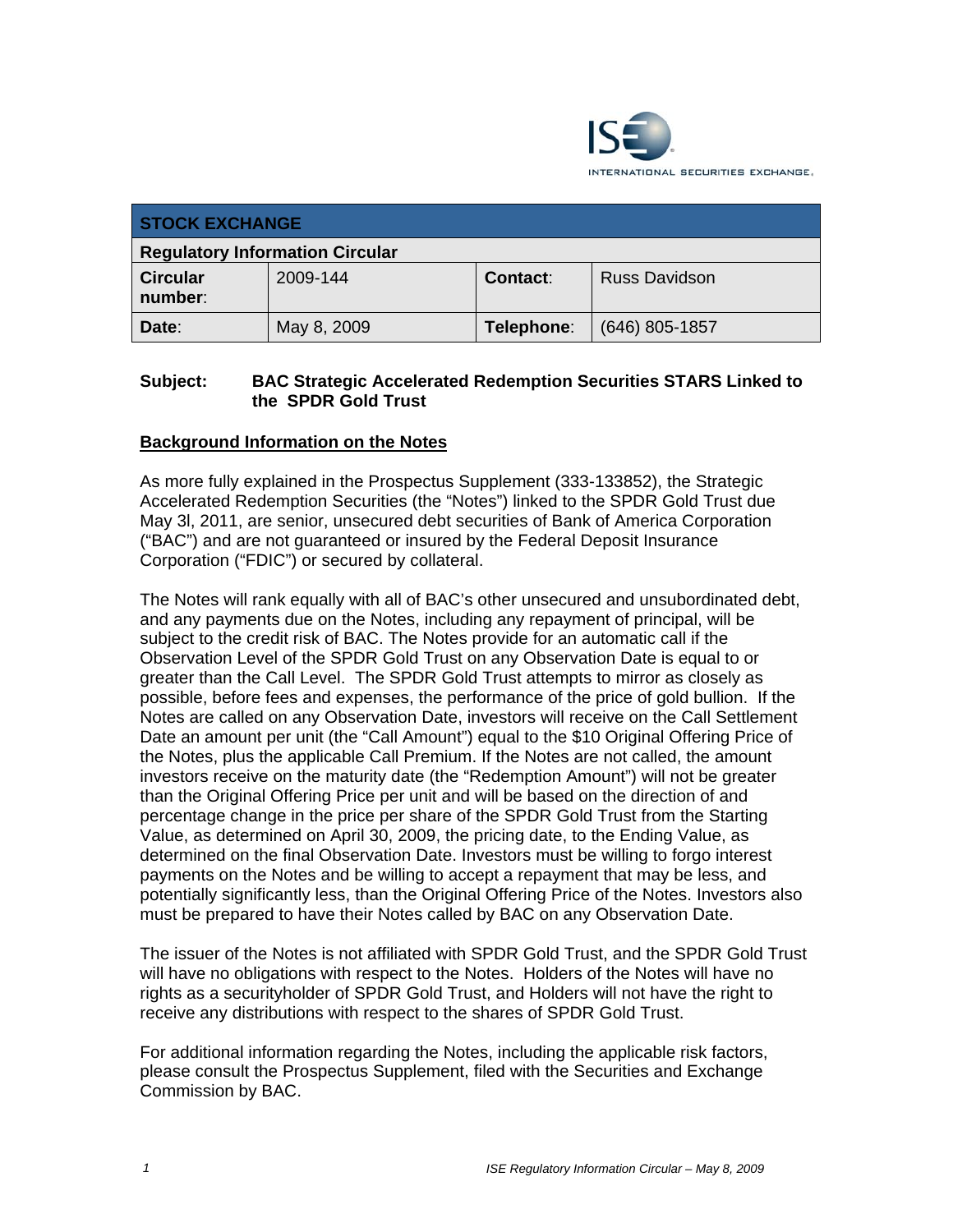# **Exchange Rules Applicable to Trading in the Notes**

The Notes are considered equity securities, thus rendering trading in the Notes subject to the Exchange's existing rules governing the trading of equity securities.

# **Trading Hours**

Trading in the Notes on ISE is on a UTP basis and is subject to ISE equity trading rules. The Notes will trade from 8:00 a.m. until 8:00 p.m. Eastern Time. Equity EAMs trading the Notes during the Extended Market Sessions are exposed to the risk of the lack of the calculation or dissemination of underlying index value or intraday indicative value ("IIV"). For certain derivative securities products, an updated underlying index value or IIV may not be calculated or publicly disseminated in the Extended Market hours. Since the underlying index value and IIV are not calculated or widely disseminated during Extended Market hours, an investor who is unable to calculate implied values for certain derivative securities products during Extended Market hours may be at a disadvantage to market professionals.

### **Trading Halts**

ISE will halt trading in the Notes in accordance with ISE Rule 2101(a)(2)(iii). The grounds for a halt under this Rule include a halt by the primary market because it stops trading the Notes and/or a halt because dissemination of the IIV or applicable currency spot price has ceased, or a halt for other regulatory reasons. In addition, ISE will stop trading the Notes if the primary market de-lists the Shares.

#### **Delivery of a Prospectus**

Pursuant to federal securities laws, investors purchasing Shares must receive a prospectus prior to or concurrently with the confirmation of a transaction. Investors purchasing Shares directly from the Fund (by delivery of the Deposit Amount) must also receive a prospectus.

Prospectuses may be obtained through the Distributor or on the Fund's website. The Prospectus does not contain all of the information set forth in the registration statement (including the exhibits to the registration statement), parts of which have been omitted in accordance with the rules and regulations of the SEC. For further information about the Fund, please refer to the Trust's registration statement.

**This Regulatory Information Circular is not a statutory Prospectus. Equity EAMs should consult the Trust's Registration Statement, SAI, Prospectus and the Fund's website for relevant information.**